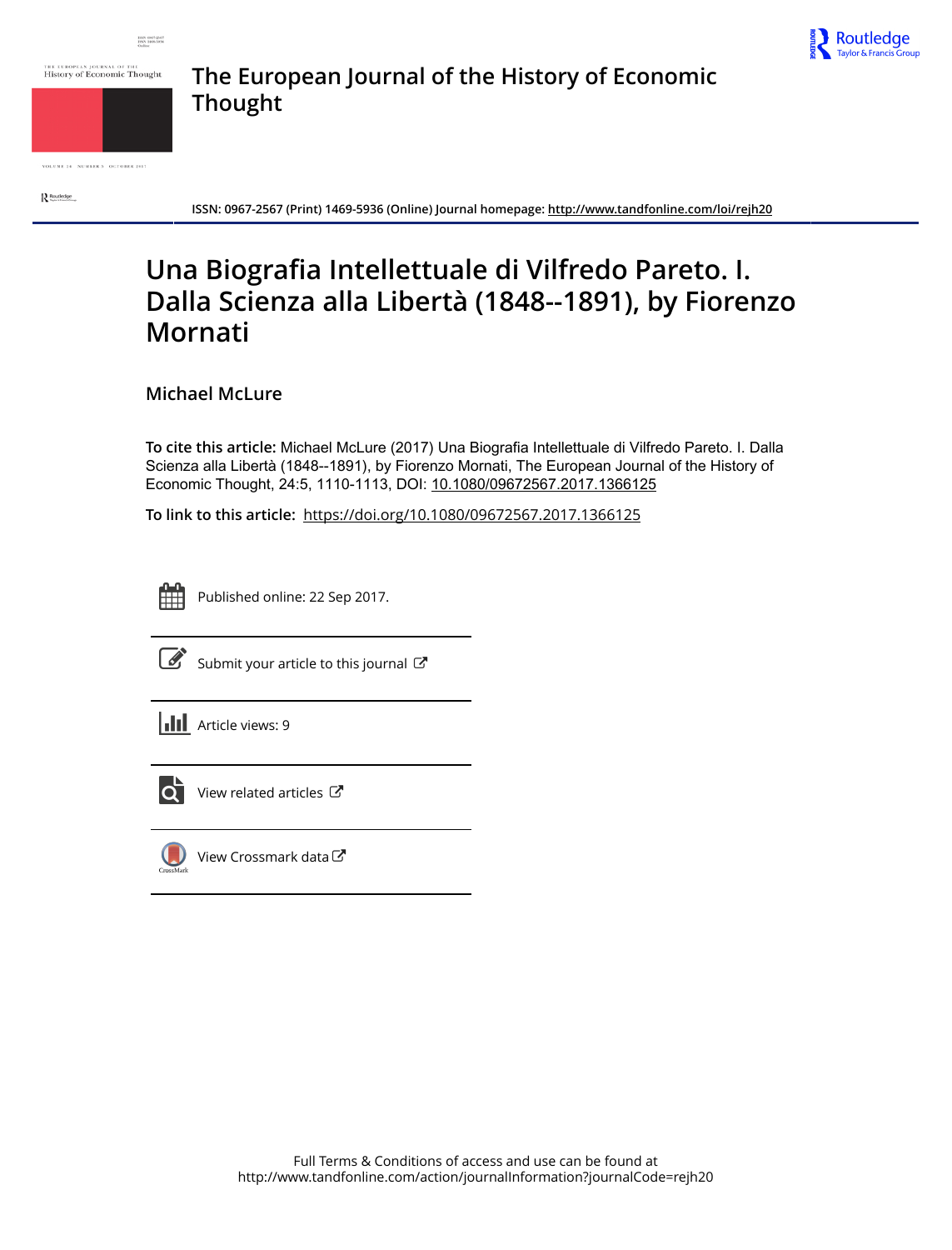## Book reviews

Fiorenzo Mornati, Una Biografia Intellettuale di Vilfredo Pareto. I. Dalla Scienza alla Libertà (1848–1891), Roma, Edizioni di Storia e Letteratura, December  $2015$ , viii  $+183$  pp.,  $628.00$  (paperback), ISBN 978-88-6372-858-3 è

It is with some understatement that Fiorenzo Mornati prefaces the first volume of An Intellectual Biography of Vilfredo Pareto with the words: 'It is for some time now that we have investigated the life and work of Vilfredo Pareto' (2015, p. vi). From the current generation of 'Paretiani', Mornati is arguably the closest to Giovanni Busino in that he patiently and soberly constructs the fine detail of Pareto's life to enhance our understanding of this important thinker. The historian's care for his subject is evident in Mornati's first monograph, which dealt with Pasquale Boninsegni (1999) as Pareto's successor to the Chair of Political Economy at the University of Lausanne. But that care really came to the fore in Mornati's editing of the final two volumes of Pareto's complete works (Pareto 2001, 2005) and in his joint editorial work, with Roberto Machionatti, for the English translation of Considerations on the Fundamental Principles of Pure Political Economy (Pareto 2007 [1892–93]).

The volume under review is the first instalment in what will be a multivolume intellectual biography. It is clearly a mature work that is based on much reflection, especially on some of the minutia of Pareto's early life, and draw on archival research as well as Pareto's published correspondence. It deals with Pareto's first 40 or so years of life, ending just prior to his engagement with the major works of Maffeo Pantaleoni and Léon Walras. The period covered within this volume is entirely justified because an understanding of Pareto's formative years provides important context to Pareto's subsequent writings, which are more scholarly in character. Volume I is subtitled From Science to Liberty and it structured in six parts.

Parts I–III fundamentally follow the chronological path of Pareto's life. Part I is a biography of Raffaele Pareto to establish the influence of the father, a practically oriented engineer, upon the son. It appears to be partly motivated by the purely speculative suggestion from Franz Borkenau (1936) that Pareto's mature anti-democratic, and anti-rationalism, views were a reaction against his father's *Mazzinian* liberalism. What Mornati shows, however, is that Vilfredo Pareto's scholarly training in technical and scientific fields was largely undertaken under the influence of his father, with Raffaele being Vilfredo's interlocutor as well as being a significant inspiration for his son's passion for the study of, and interest in the applications of, mathematics and engineering. Part II provides a critical reflection on Pareto's scholastic development at school, via the physical– mathematical section at the *Leardi* (technical school) and the *Istituto Tec*nico di Torino; at university, where he completed a 'Diploma di Licenza' in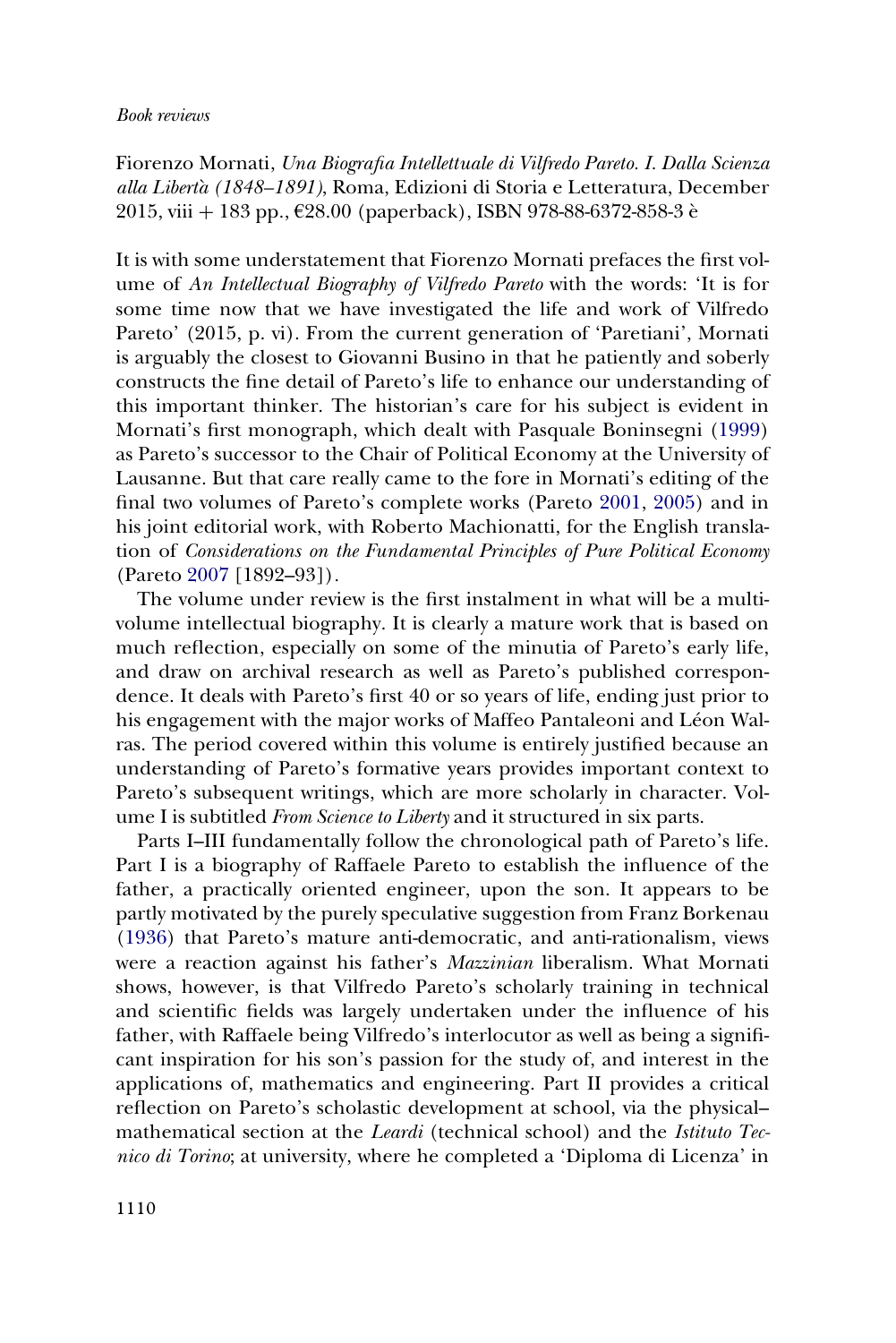pure mathematics; and as an engineering student at La Scuola d'Applicazione per gli Ingegneri di Torini ('Applied School for the Engineers of Turin', subsequently the Polytechnic of Turin) where, upon passing his exams with flying colours, he was awarded the title ingegnere-laureato (gradate engineer). In terms of his intellectual formation for economics, Pareto's period of university study is mainly important for his engagement with mathematics, not just through the influence of Angelo Genocchi (to whom Pareto attributed his own knowledge of mathematics), but also through the influence of Jacob Moleschott, who Pareto credited with teaching him that pure mathematics is founded on experience. Pareto held firm to that view all his scholarly life, including when he applied mathematics to the development of economic theory. The importance of this conception of mathematics to Pareto is difficult to overstate as it lies at the very heart of his subsequent criticisms of Walras's reliance on a 'rational' approach to the development of economic theory, as distinct from the 'experimental' approach that he was to advocate. Part III reviews the 20 years, from 1870 to 1890, that Pareto worked in Tuscany as an engineer and manager for the Strade Ferrate Romane (the Railroads of Rome) and director of the Società per l'Industria del Ferro (the Iron Industry Company) and the Società delle Ferriere Italiane (the Italian Iron Works Company). Particular attention is paid to the economic difficulties faced, including Pareto's relationship with financial institutions.

Parts IV–VI inclusive present reflections on the major intellectual and policy themes associated with Pareto during the late 1870s and 1880s, most of which fall outside his direct area of employment. Part IV addresses the pluralistic aspects of Pareto's belief in liberalism, which developed after his reflection on John Stuart Mill's work, including On Liberty and Considerations on Representative Government; and his views on methodology, which also developed after reflecting on the work of Mill, notably A System of Logic, and Gustavo de Molinari, notably Les Lois Naturelles e l'E conomie Politique. Mornati discusses the multiple forms of Pareto's views on liberty, starting from political liberalism and working has way successively through to religious, moral, and economic liberty, with the associated discussion drawing on Pareto's early writings including his letters to Emilia Peruzzi. In regard to methodology, the young Pareto looked for science to reconcile 'experience' and observation with analytical rigour when determining general laws of social phenomena; and he largely regarded that reconciliation as being represented by Mill's concrete deductive method. Part V of the volume deals with Pareto's experiences in political activism during the 1880s, which was largely derived by his early ideological commitment to liberalism. Over time his progressively stronger 'anti-colonial' and 'antimilitary' stands even moved him closer to the radical party of the extreme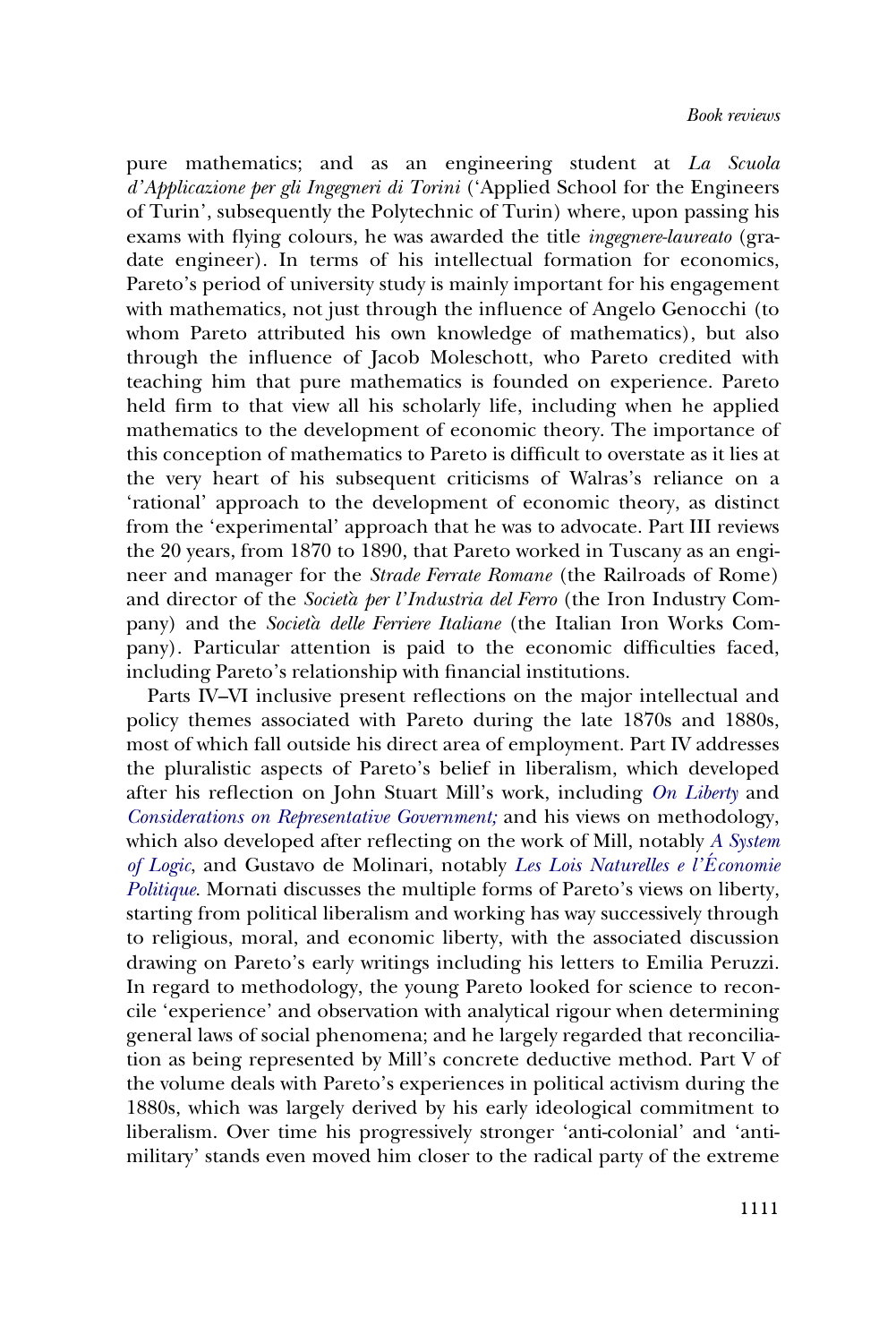## Book reviews

left. The final part of the volume, Part VI, provides a review of Pareto's 'amateur' writings and journalism published by L'Italia or in journals or conference proceedings published by the Società Adamo Smith or the Reale Accademia economico-agraria dei Georgofili di Firenze. These works dealt with railways as well as issues that were directly linked to his passion for liberty in public policy, such as protectionism, tax and government spending, state-owned and state-managed enterprises and the implications of terminating the Corso Forzato (which decreed that paper money was no longer convertible into gold); as well as providing his first reflections on socialism, economic theory, sociology, and political science.

In total, Mornati has provided us with a careful and sober account of six aspects of Pareto's early life and influences that draws extensively on primary historical documents, some of which were obtained from archival research with others coming from Pareto's complete works. As a result, the volume is a wonderful and rich resource for Pareto scholars in particular and intellectual historians more generally. The volume could, however, have been enhanced if the careful historical detailing were overlaid with a more fully developed narrative. In particular, it would have been desirable for the six parts of the volume to have been booked ended with an introductory chapter, to fully layout the goals of the research and explain their relationship to the themes developed across each part of the volume as a whole, and a concluding chapter instead of the one and a half-page 'epilogue' provided. A concluding chapter could have rounded out the narrative by discussing and recapping the main findings of the study, providing a summary of exactly how this volume has improved our understanding of Pareto (such as the received views that have been corrected or qualified and gaps in our knowledge that have been filled) and foreshadowing the significance of that improved understanding for the next forthcoming volume. An implicit lesson from this volume is that, having developed such firm and views on the character of social science, economics, politics, and even sociology before being introduced to the 'new economics', Pareto would inevitably face the problem of assimilating the new economics within a framework that is compatible with his own intellectual foundations, as presented in this volume. I look forward to reading what Mornati has to say on that issue in the next volume of this intellectual biography.

## References

Borkenau, F., 1936. Pareto. London: Chapman and Hall Mill, J.S., 1859. On liberty. London: John W. Parker and son.